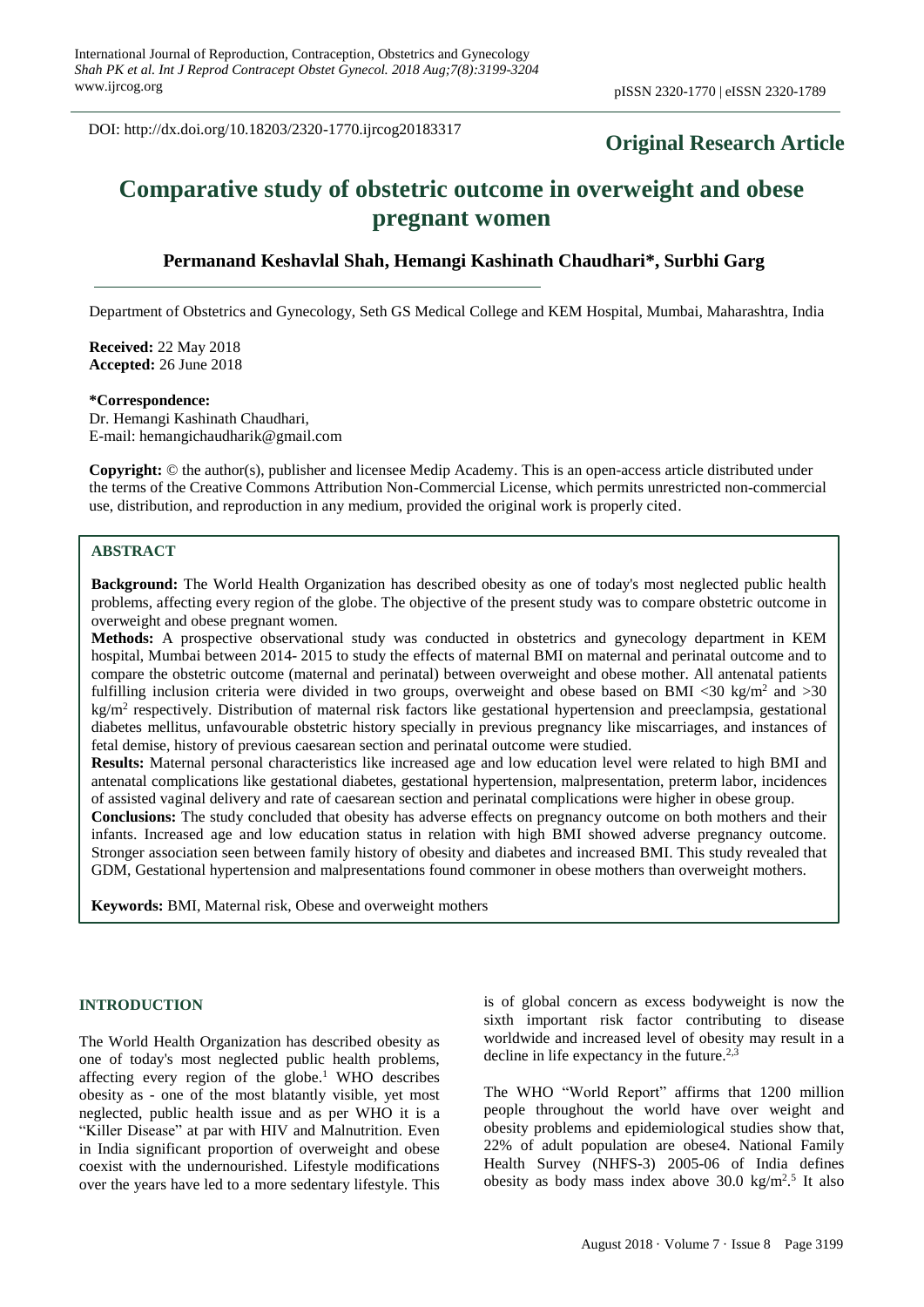states that the percentage of married women aged between 15-49, who are over-weight or obese increased from 11% in NHFS -2 (2003-04) to 15% in NHFS-3.<sup>5</sup> The WHO also recognizes obesity as a pandemic issue, with higher prevalence in females than males.<sup>6</sup> As a result many pregnant women are seen with higher body mass index (BMI).

Pregnancy with obesity is considered as high risk and it causes substantial feto-maternal morbidity and mortality. Complications like pregnancy induced hypertension (PIH), chronic hypertension, pre-eclampsia, gestational diabetes mellitus (GDM), overt diabetes, thromboembolic phenomena and infection morbidities etc. are increased in obese pregnant women.6-9 The Confidential Enquiry into Maternal and Child Health (CEMACH), 2004 had reported that 35% of all maternal deaths in 2000-2002 were observed in obese women (BMI  $\geq 30$  kg/ m<sup>2</sup>).<sup>10</sup> Offspring of these mothers also have increased risk of macrosomia, shoulder dystocia, preterm deliveries, congenital malformations and can lead to late intrauterine fetal deaths(IUFD).<sup>6,8,11,12</sup>

#### **METHODS**

All antenatal women attending obstetric outpatient department who fulfilled inclusion criteria were asked for a questionnaire including age, parity, weight (either Prepregnancy weight or the earliest pregnancy weight up to 20 weeks), height, BMI (Weight in kg / Height in meter<sup>2</sup>) and gestational age, past medical and surgical history, past obstetric history was followed till term to include complication and maternal and neonatal outcome of current pregnancy. BMI was calculated by using Quetlet index.

#### *Inclusion criteria*

• Primigravida or Multigravida with singleton pregnancy with BMI of 25 and above.

#### *Exclusion criteria*

- Multifetal gestation
- Eclampsia
- Known case of diabetes mellitus
- **Hypertension**
- Coronary heart disease

An observational study was conducted in two comparative groups based on distribution of maternal risk factors like gestational hypertension and preeclampsia, gestational diabetes mellitus, unfavourable obstetric history specially in previous pregnancy like miscarriages, and instances of fetal demise, history of previous caesarean section, abnormal fetal growth development, abnormal presentation, placenta previa, preterm labour, prematurity, post-maturity and mode of delivery. Intrapartum and postpartum complication like spontaneous or induced labour, non-progress of labour, failure of induction, fetal distress, shoulder dystocia, postpartum haemorrhage, birth injuries. Perinatal outcome like large for gestational age, congenital abnormalities, Apgar score, admission to NICU, still birth were studied.

#### **RESULTS**

60 women were included in the study, 30 in each group. This study showed different variation of demographic, obstetric history, anthropometric characteristic, major maternal and perinatal outcome among overweight and obese pregnant females.

In present study among both overweight and obese mother, 32 mothers (53.33%) were age of  $> 30$  years and 46.70% mothers had only primary education.



**Figure 1: Education status in studied group.**

53.22% mothers had positive family history of obesity, diabetes and hypertension. 54.80% obese and 45.20% overweight mothers showed complications in previous pregnancy like bad obstetric history, intrauterine fetal death, previous caesarean section, malformed baby, macrosomia, though the p- value showed insignificant difference in two groups.

In the present pregnancy 52.7% mothers in obese group and 47.3% overweight mothers had antepartum complications like pre-eclampsia complicated 19.23% pregnancies in BMI <30 and 24.1% pregnancies in BMI >30. GDM complicated 3.85% overweight pregnancy and 31.03% obese pregnancies.

Abnormal presentations and anaemia were commoner in overweight pregnancies (19.23%) while in obese pregnancies it was 13.79%. IUGR, hypothyroidism was commoner in overweight pregnancy while incidences of IUFD were higher in obese pregnancy.

Preterm labor pains were commoner in the BMI >30 than in BMI <30 while postdatism was more common in overweight pregnancy than obese pregnancy.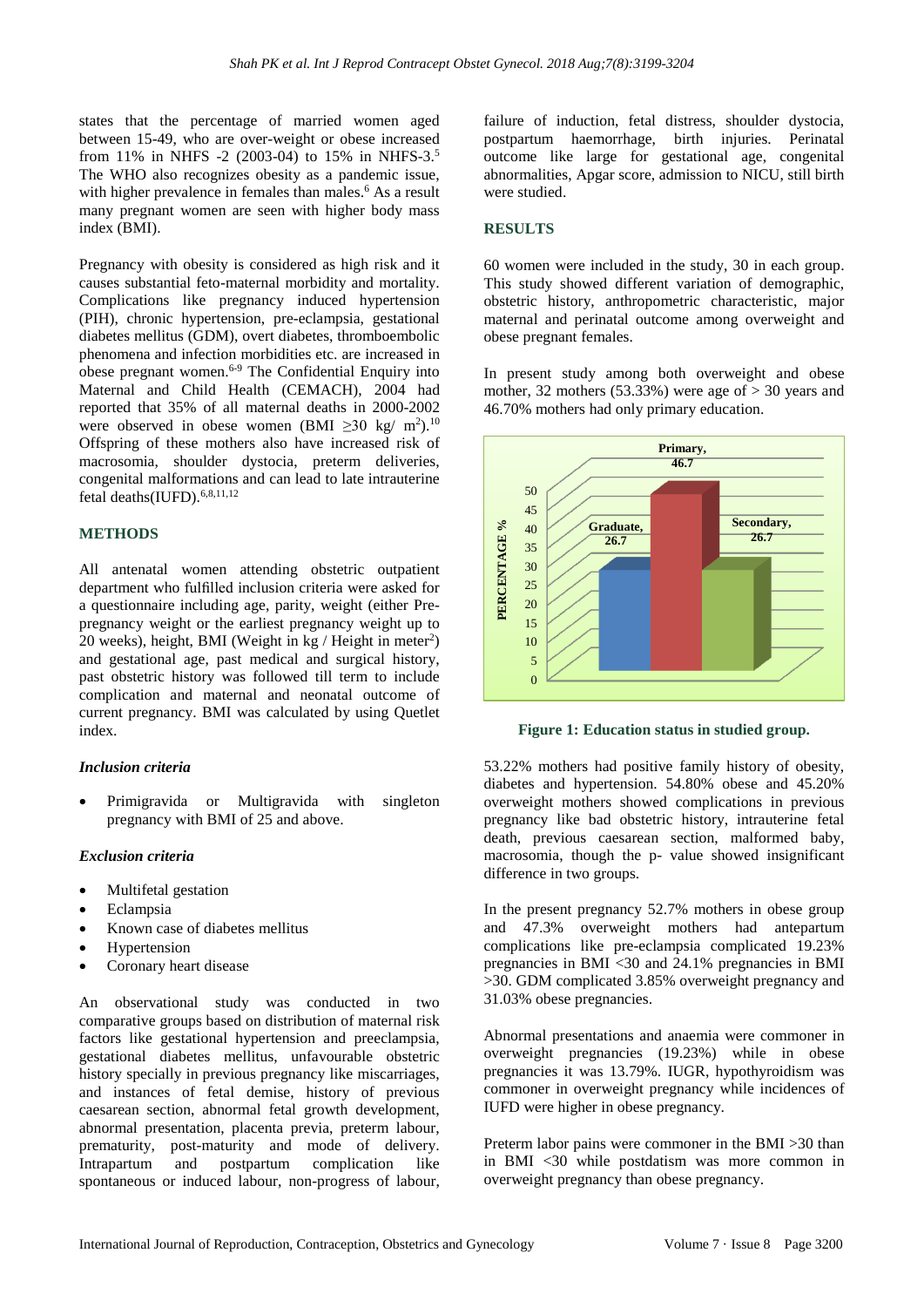

**Figure 2: Comparative presentation of pre-term, term and post-term pregnancy in both groups.**

Mean gestational age was 38.14 in overweight and 36.93 in obese category with p value of 0.185 making it statistically insignificant.

63.3% overweight and 70% obese mothers had induced labor and caesarean sections were commoner in obese group than overweight group.



**Figure 3: Modes of delivery in both groups.**

86.66% obese and 43.3% overweight mothers had intrapartum complications like prolonged labor, fetal distress, meconium stained amniotic fluid, obstructed labor and birth injuries. 71.4% obese mothers and 50% overweight mothers had intraoperative complications in form of difficult spinal needle insertion, difficulty in placement of endotracheal tube, excess blood loss and prolonged surgery. One patient had uterine rupture. Difficulty in spinal needle insertion and need of blood transfusion was most common complications in obese group and increased duration of surgery was commonest complication in overweight mothers.

Obese mothers had slightly more difficulty in initiation of breast feeding than in overweight mothers. Rate of wound infection and wound gape were equal in both overweight and obese mothers.

| Table 1: Rate of wound infection in both groups. |  |  |  |  |  |
|--------------------------------------------------|--|--|--|--|--|
|--------------------------------------------------|--|--|--|--|--|

|                      |                | Overweight   |                 | <b>Obese</b> |                 |
|----------------------|----------------|--------------|-----------------|--------------|-----------------|
|                      |                | <b>Count</b> | Column<br>$N\%$ | <b>Count</b> | Column<br>$N\%$ |
| Wound                | Yes            | 23.3         |                 | 23.3         |                 |
| infection            | N <sub>0</sub> | 23           | 76.7            | 23           | 76.7            |
| and<br>wound<br>gape | Total          | 30           | 100.0           | 30           | 100.0           |

About 91.66% of the participant mothers delivered live birth infant and 8.33% was neonatal death.

The mean infant birth weight was 2.668 kg and SD  $\pm 0.697$ , the minimum infant birth weight was 640 gm and the maximum was 3.670kg. About 68.33% baby have normal birth weight (2500g-4000gm), no baby has large birth weight (>4000 gm) and 31.66% have low birth weight (<2500gm). Obese mothers have higher rate of congenital malformations (20%) compare to overweight mothers (10%).

NICU admission-neonates of obese mothers had higher rate of intensive care admission (46.7%) rather than neonates of overweight mothers (16.7%). It was showing statistically significant difference with p value of 0.012. Main indication of NICU admission was infants of diabetic mother and congenitally malformed baby.





#### **DISCUSSION**

Preeclampsia leads to increased perinatal morbidity and mortality due to associated IUGR and fetal hypoxia. This study was conducted to compare obstetric outcome between overweight and obese pregnancies and the relationship between maternal obesity and pregnancy outcome. Waldenstrom et al compared the association of maternal age with BMI with pregnancy outcome. In our study 53.33% women had BMI  $>25$  kg/m<sup>2</sup>, were  $>30$ years old.<sup>13</sup> In present study maximum number of overweight and obese mothers were having low education level. In studied participants, 53.33% overweight mothers and 64.71% obese mothers gave family history of obesity. Maximum patients were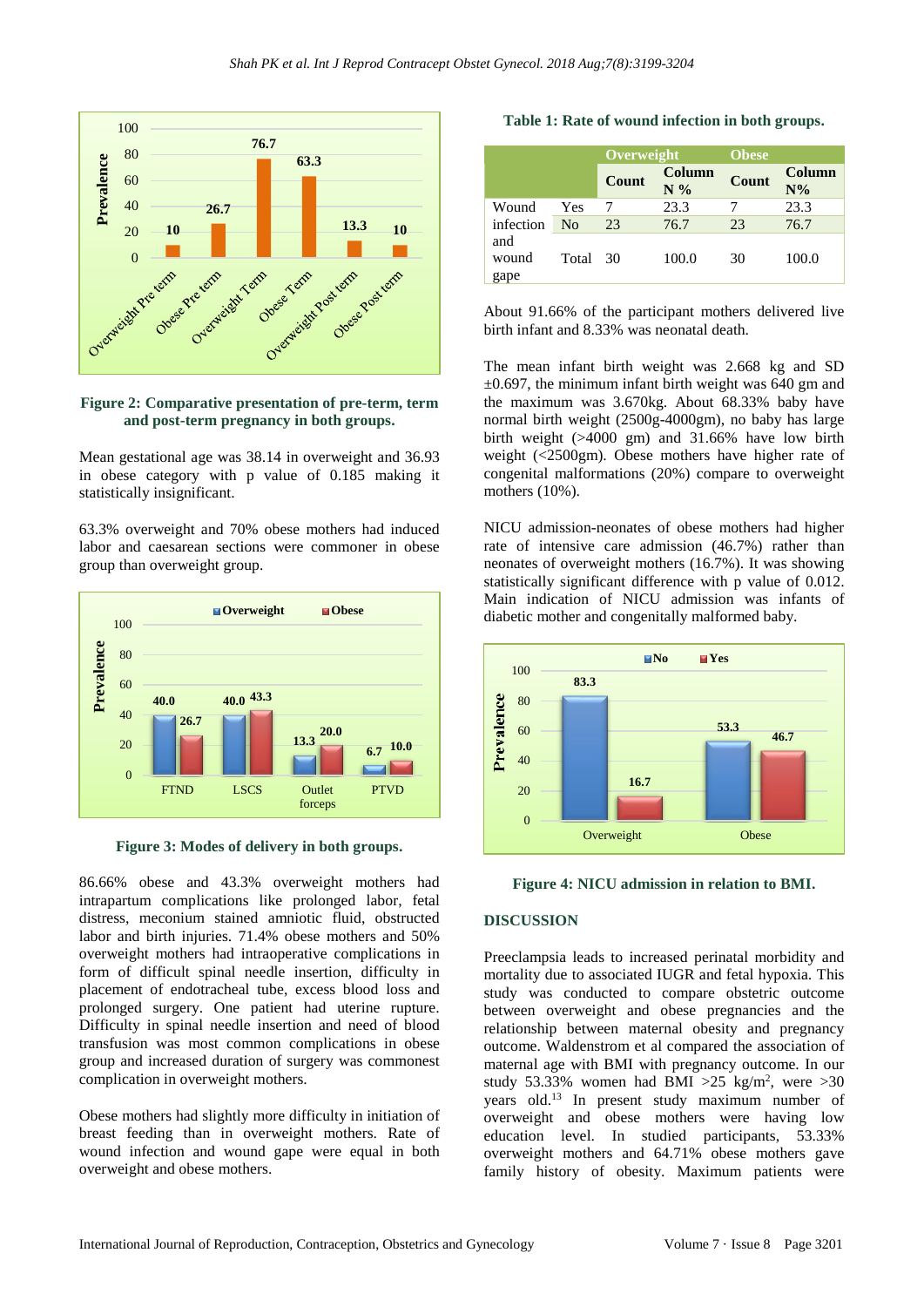showing family history of obesity followed by diabetes mellitus and hypertension. Kulie, MD et al in an evidence-based review followed 84,000 female nurses for 16 years and found that being overweight or obese was the single most important predictor of diabetes mellitus.<sup>14</sup>

In present study there were high prevalence of previous LSCS and intra uterine fetal death in overweight pregnancy while history of pre-eclampsia, abortion, macrosomia and malformed baby were higher in obese mothers.

### *Concurrent disorders during pregnancy*

#### *Gestational diabetes mellitus*

In this study, GDM complicated 3.85% overweight pregnancy while 31.03% obese pregnancies complicated by GDM. Present study shows similar results to the study done by Ogowski et al in which 1121 females showed significant relationships between pregravid BMI and GDM (22.85 kg/m<sup>2</sup> was taken as cut value).<sup>15</sup> In present study pre-eclampsia complicated 19.23% pregnancies in BMI <30 and 24.1% pregnancies in BMI >30.

### *Gestational hypertension and preeclampsia*

In present study pre-eclampsia complicated 19.23% pregnancies in BMI< 30 and 24.1% pregnancies in BMI >30.

A cross-sectional study conducted in 244 women of which 8.6% were hypertensive and 25% were prehypertensive. Overweight and obesity  $(p = 0.02)$  and family history  $(p = 0.001)$  were having significant association with presence of hypertension.

Variations in the prevalence of PIH among different studies could be attributed to misinterpretation of the blood pressure measurement in antenatal visit due to use of inappropriate cuff and subjective difference.

Malpresentation in present study 16.36% mothers showed abnormal presentation whereas BMI >30 shows higher prevalence (19.23%) than BMI <30 (13.79%). Present study results were similar to those of Sheiner E et al reported malpresentations at a significantly higher rate in the obese mothers  $(P \le 0.001)$ .<sup>16</sup>

Gestational age of termination- Preterm labor pains were commoner in the obese mothers than in overweight mothers. Overall postdatism found more than preterm labor.

Sharashova et al studied 29,707 pregnant mothers and found associations between maternal BMI and PTB and found underweight, overweight and obese women had, on average, 25%, 10% and 31% higher risk of PTB compared to the normal weight group, although the effect of overweight was not significant.<sup>17</sup> Merging overweight and obese women into one group resulted in an OR of 1.16 (95% CI: 1.03-1).

#### *Type of labor*

In this study in 63.3% overweight mothers and 70% obese mothers required induction of labor which is supported by Arrowsmith S et al who studied a total of 29, 224 women with singleton pregnancies between 2004 and 2008 of whom 3076 had a prolonged pregnancy (defined as  $\geq$ 290 days or 41(+3) weeks of gestation) and received induction of labor (IOL).<sup>18</sup> Present data suggested that IOL for prolonged pregnancy in obese women is a reasonable and safe management.

In this study 86.66% of obese and 43.33% of overweight mothers showed different complication in form of fetal distress, failure of induction, birth injury and shoulder dystocia. Bianco et al found increased incidence of fetal distress (12.4%) in the obese as compared to non-obese  $(8.7\%)$ <sup>19</sup>

## *Mode of delivery and related complication*

In present study overall in both groups vaginal delivery was 45%, rate of LSCS was 41% and instrumental delivery conducted in 16% cases. Rate of LSCS was approximately same in both group.

#### *Intraoperative complications*

71.4% obese patients and 50% overweight had intraoperative complications in form of difficult spinal needle insertion, difficulty in placement of endotracheal tube, excess blood loss and prolonged surgery A metaanalysis of 33 cohort studies showed that the OR for caesarean section (either elective or emergency) was 1.46 (95% CI 1.34-1.60) and 2.05 (95% CI 1.86-2.27) respectively among women defined as overweight and obese in individual studies, compared to women with a normal weight.<sup>20</sup>

Post-partum haemorrhage was same in both groups. Arrowsmith S et al found in a retrospective cohort study that there was a non-significant trend for estimated blood loss >1000 ml in obese women compared with women of normal weight.<sup>21</sup> In my study  $71\%$  obese patients underwent different anaesthesia related complications compare to overweight pregnancy which were 50%. A number of sources indicate that women with a BMI greater than 35 are at an elevated risk of anaesthesiarelated complications (Catalano and Ehrenberg, Fitzsimons and Modder). 22

In present study both overweight and obese mothers had equal rate of wound infections and wound gape while need of higher antibiotics was just double in obese group compare to overweight. This shows obesity as an independent risk factor for infection.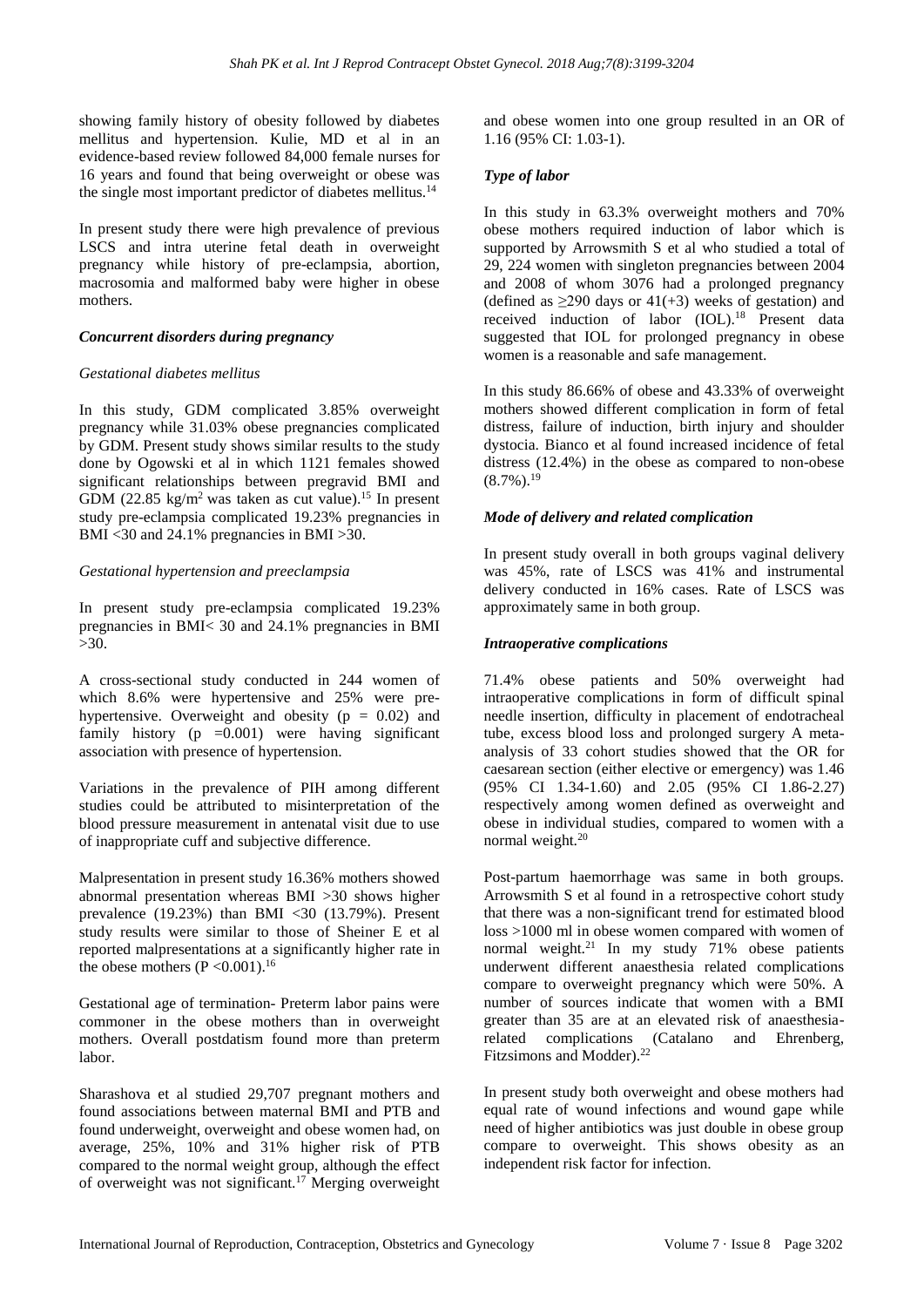Women with high BMIs are more likely to endure increased blood loss, operation times, endometritis, vertical skin incisions, and postoperative wound infections.

#### *Difficulty in initiation of breast feeding*

Maternal obesity is associated with reduced breastfeeding rates, both in terms of breastfeeding initiation and duration.23,24 This is likely to be multifactorial in origin; women's perception of breastfeeding; difficulty with correct positioning of the baby; and the possibility of an impaired prolactin response to suckling. Evidence derived from randomised controlled trials in the general maternity population shows that breastfeeding education and support is associated with higher breast feeding initiation rates and, in some instances, longer durations of breastfeeding.

In present study both overweight and obese mothers had equal rate of wound infections and wound gape while need of higher antibiotics was just double in obese group compare to overweight. This shows obesity as an independent risk factor for infection.

Women with high BMIs are more likely to endure increased blood loss, operation times, endometritis, vertical skin incisions, and postoperative wound infections.

#### *Neonatal outcome*

Neonates of obese mothers had higher rate of intensive care admission (46.7%) compared to neonates of overweight mothers (16.7%). It was showing statistically significant difference with p value of 0.012. Main indication of NICU admission were mainly infants of diabetic mother and congenitally malformed babies. the current study shows that 41.66% of them suffered at least one of unfavourable outcome such as stillbirth, prematurity, post maturity congenital anomaly, birth trauma, congenital heart disease cyanosis, jaundice, or LBW. The risk of congenital malformations in obese women (BMI > 30) was higher than that in overweight women. Also, the study reveals that the rate of delivery of macrosomic infants is increased by increasing maternal BMI, 13.9%, 21.9%, 25% for obesity classes 1, 2, 3 respectively. This is supported by Marshall et al, who stated that super obese women were significantly more likely than obese women to have macrosomia.<sup>25</sup>

## **CONCLUSION**

The study concluded that obesity has adverse effects on pregnancy outcome on both mothers and their infants. Increased age and low education status in relation with high BMI showed adverse pregnancy outcome. Stronger association seen between family history of obesity and diabetes and increased BMI. This study revealed that GDM, Gestational hypertension and malpresentations found commoner in obese mothers than overweight mothers.

Both the groups of BMI required induction of labor because of prolonged labor. Caesarean section (40%) was as high as normal vaginal delivery in both groups. Preterm birth was commoner than postdatism. Congenital malformation and were common in both groups of BMI. There was Increased need of intensive care in neonates, unfavourable outcome such as still birth, prematurity, post maturity, birth trauma.

*Funding: No funding sources*

*Conflict of interest: None declared Ethical approval: The study was approved by the Institutional Ethics Committee*

## **REFERENCES**

- 1. Pednekar MS, Hakama M, Hebert JR, Gupta PC. Association of body mass index with all-cause and cause-specific mortality: findings from a prospective cohort study in Mumbai (Bombay), India. Int J Epidemiol. 2008;37(3):524-35.
- 2. James WP. WHO recognition of the global obesity epidemic. Int J Obes (Lond). 2008;32 Suppl 7:S120- 6.
- 3. Haslam DW, James WP. Obesity. Lancet. 2005; 366(9492):1197-209.
- 4. Marshall NE, Guild C, Cheng YW, Caughey AB, Halloran DR. Maternal super obesity and perinatal outcomes. Am J Obstetr Gynecol. 2012;206(5):417 e1.
- 5. National Family Health Survey (NHFS-3), 2005-06. Adult Nutrition, India.
- 6. Satpathy KH, Fleming A, Frey D, Barssom M, Satpathy C, Fossen K. Maternal obesity and pregnancy. Postgraduate Med. 2008;120: E01-09.
- 7. Heselhurst N, Lang B, Mannion K, Porch J, Rankin J, Summerbell C, et al. Maternal obesity and pregnancy outcome: a scoping study. Nepho. 2006:22.
- 8. Andreasen KR, Andresen ML, Schantz AL. Obesity and pregnancy. Acta Obstet Gynecol Scand. 2005;83(11):1022-9.
- 9. Grossetti E, Beucher G, Regeasse A, Lamendour N, Herlicoviez M, Dreyfus M. Obstetrical complications of morbid obesity. J Gynecol Obstetr Reprod Biol. 2004;33(8):739-44.
- 10. Mandal D, Mandal S, Rakshit A, Dey RP, Biswas SC, Banerjee A. Maternal obesity and pregnancy outcome: a prospective analysis. J Assoc Phys India. 2011;59
- 11. Roman H, Robillard PY, Hulsey TC, Laffitte A, Kouteich K, Marpeau L, et al. Obstetrical and neonatal outcomes in obese women. West Indian Med J. 2007;56(5):421-6.
- 12. Barclay L, Lie D, et al. Offsprings of obese mothers may have increased risk of certain birth defects. Arch Pediatr Adolsc Med. 2007;161:745-50.